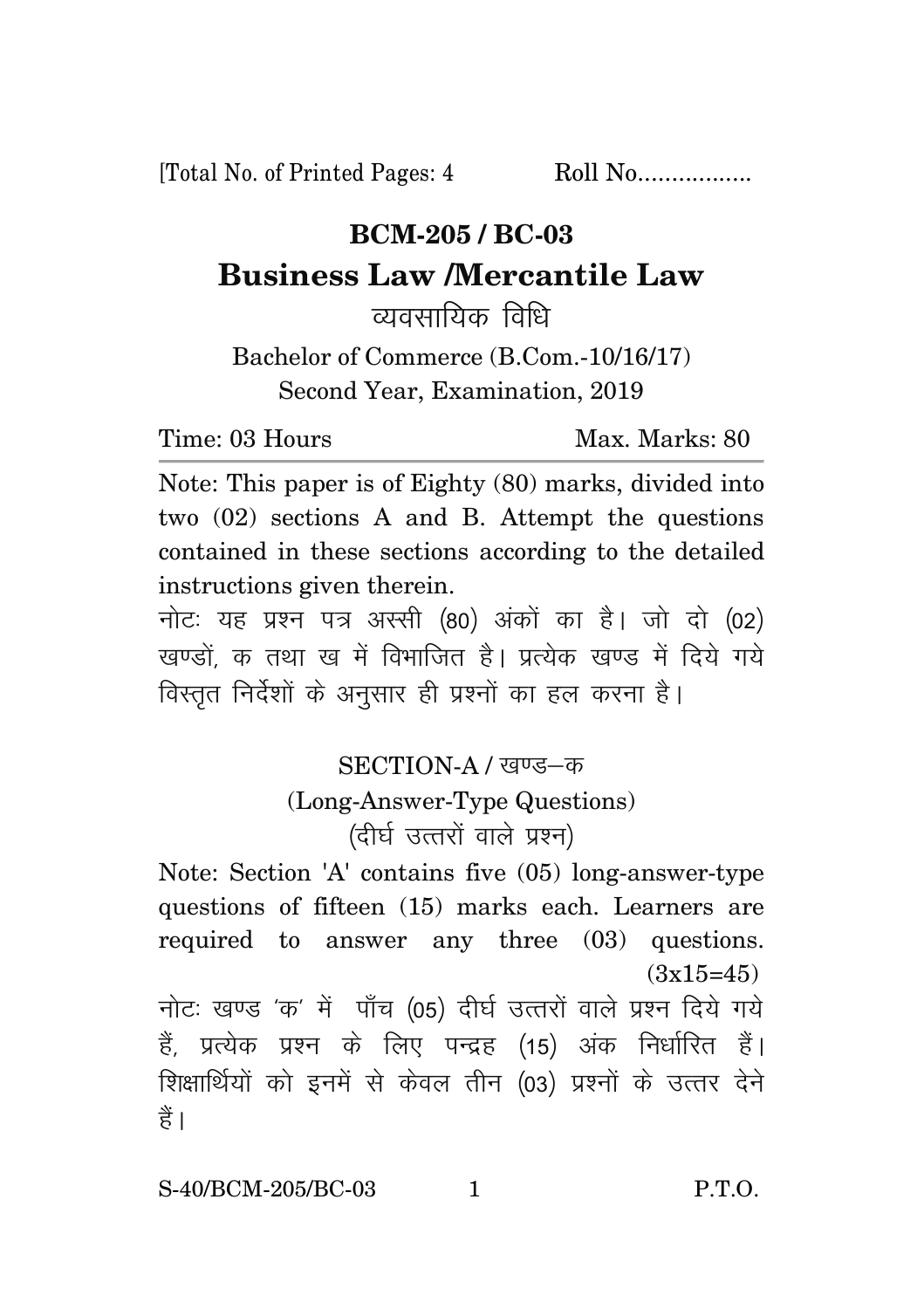- 1. Define the term 'proposal', explain with illustrations the rules regarding valid proposal. 'प्रस्ताव' की परिभाषा दीजिये. वैद्य प्रस्ताव सम्बन्धी नियमों से उदाहरणों सहित समझाइये।
- 2. What do you understand by 'contractual capacity'? Discuss the law relating to minor's contract.

'अनुबन्ध करने की क्षमता' से आप क्या समझते हैं? अवयस्क के अनबन्धों के सम्बन्ध में नियमों को समझाइये।

3. What is 'bailment'? Describe rights and duties of bailor.

निक्षेप क्या है? निक्षेपी के अधिकारों व कर्तब्यो को समझाइए।

4. Explain the doctrine of 'Caveat Emptor' what is its the exceptions? Discuss.

 $\hat{\mathbf{z}}$ क्रेता सावधान रहो $^{\prime}$  के सिद्वांत की व्याख्या कीजिए। इसके क्या अपवाद हैं? समझाइये।

5. What are the different modes in which a firm may be dissolved?

किसी फर्म के विघटन के विभिन्न तरीकों का वर्णन कीजिए।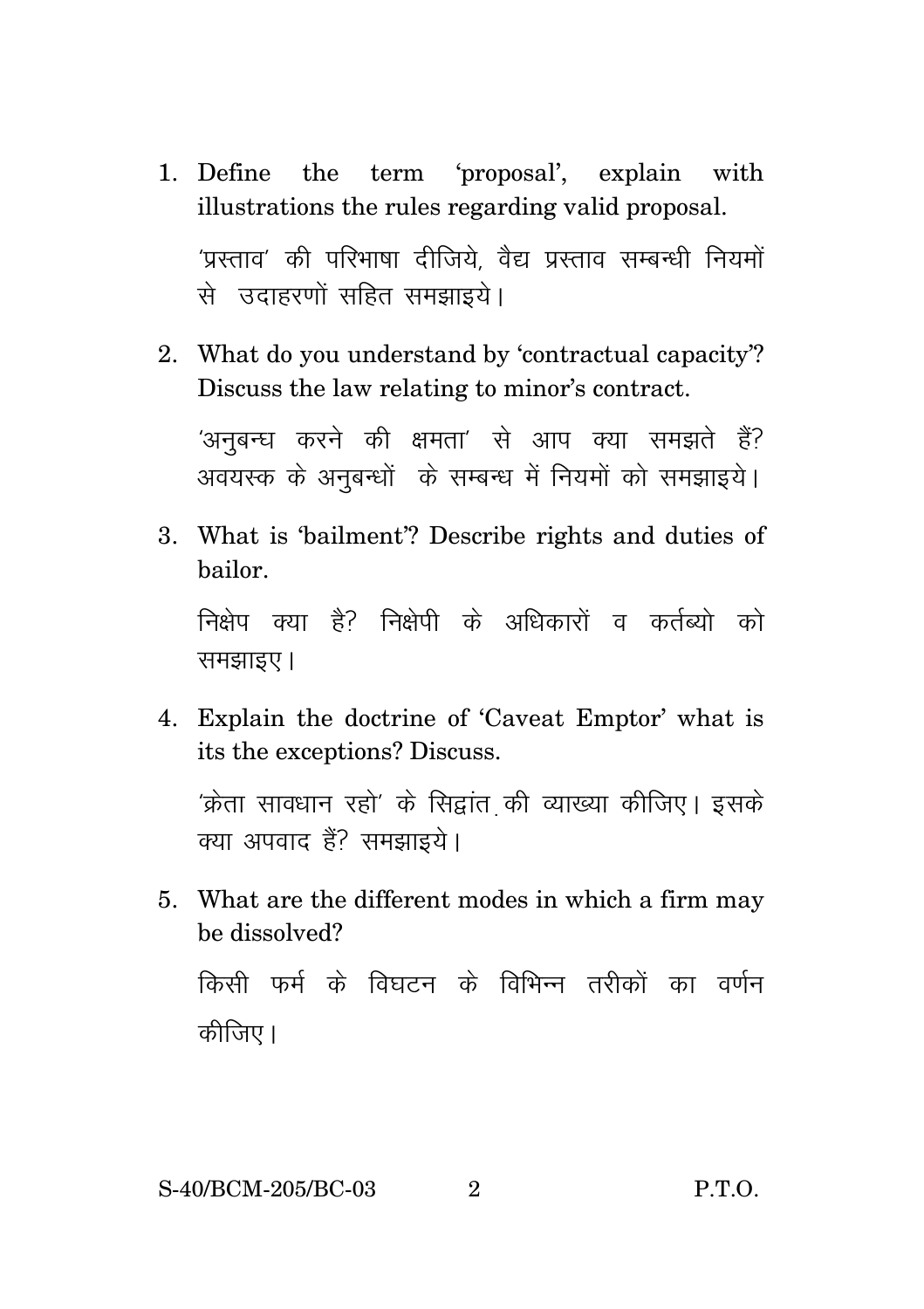## SECTION-B / (खण्ड-ख)

(Short Answer Type Questions)

Note: Section 'B' contains eight (08) short-answer type questions of seven (07) marks each. Learners are required to answer any five (05) questions only.

नोटः खण्ड 'ख' में आठ (08) लघु उत्तरीय प्रश्न दिये गये हैं, प्रत्येक प्रश्न के लिए सात (07) अंक निर्धारित हैं। शिक्षार्थियों को इनमें से केवल पाँच (05) प्रश्नों के उत्तर देने हैं।

- 1. Briefly explain the various remedies available to the consumers for redressing their grievances under consumer protection Act 1986. .<br>उपभोक्ता संरक्षण अधिनियम 1986 के अन्तर्गत अपनी परिवेदना को प्रस्तुत करने के उपभोक्ताओं को प्राप्त <u>विभिन्न उपचारों का संक्षिप्त वर्णन कीजिये।</u>
- 2. What is an Agreement?  $B_5$ हाराव किसे कहते है?
- 3. Explain contracts without considerations. बिना प्रतिफल वाले अनुबन्धों को समझाइये।
- 4. Briefly explain the remedies available to an aggrieved party for breach of control.

अनुबन्ध अंग पर पीडित पक्षकार को प्राप्य विभिन्न उपचारों को संक्षेप में समझाइये।